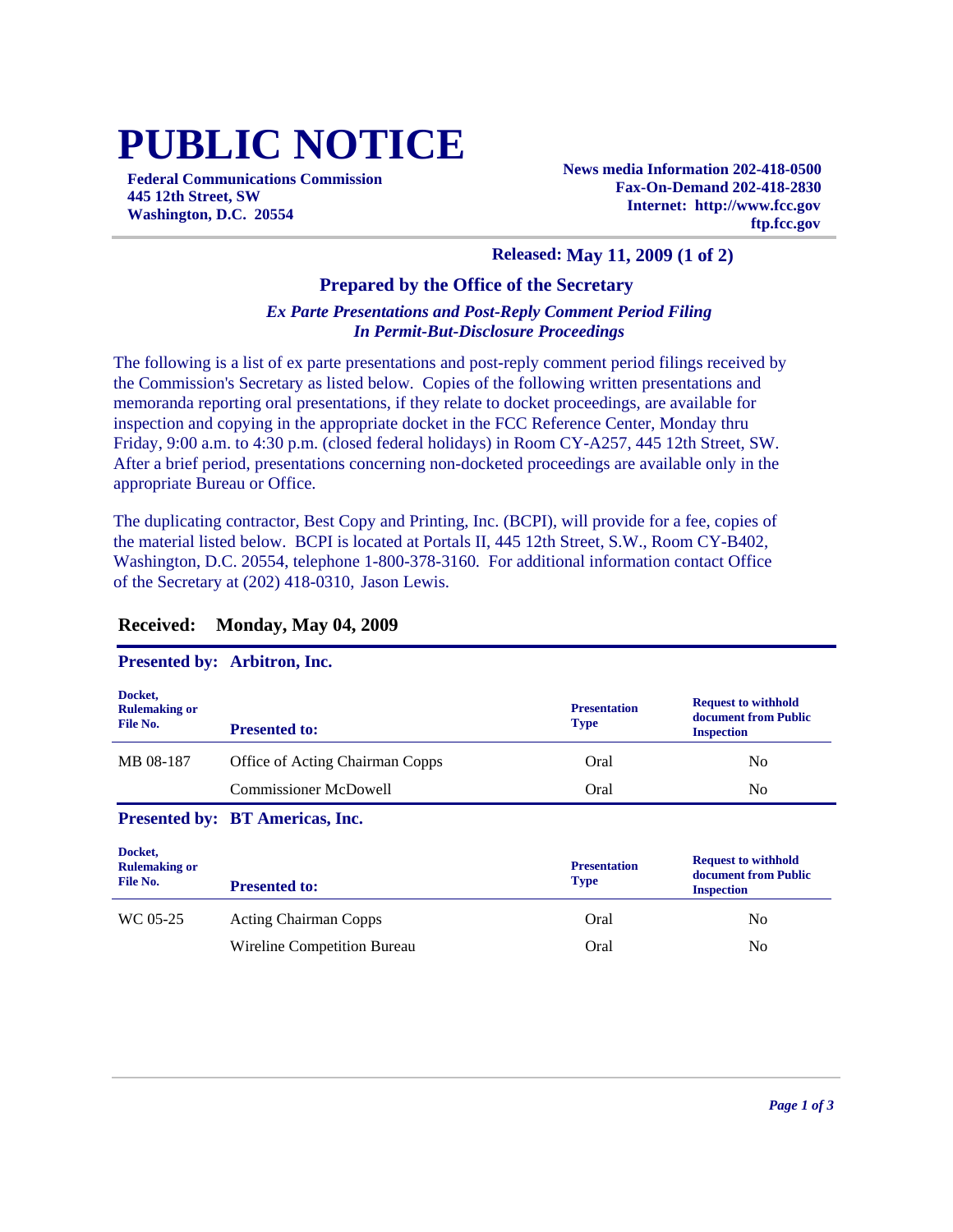| Docket,<br><b>Rulemaking or</b><br>File No. | <b>Presented to:</b>                                                          | <b>Presentation</b><br><b>Type</b> | <b>Request to withhold</b><br>document from Public<br><b>Inspection</b> |  |  |
|---------------------------------------------|-------------------------------------------------------------------------------|------------------------------------|-------------------------------------------------------------------------|--|--|
| WC 08-238                                   | Office of Acting Chairman Copps                                               | Oral                               | N <sub>0</sub>                                                          |  |  |
|                                             | Wireline Competition Bureau                                                   | Oral                               | No                                                                      |  |  |
|                                             | <b>Presented by: Franfort Plant Board</b>                                     |                                    |                                                                         |  |  |
| Docket,<br><b>Rulemaking or</b><br>File No. | <b>Presented to:</b>                                                          | <b>Presentation</b><br>Type        | <b>Request to withhold</b><br>document from Public<br><b>Inspection</b> |  |  |
| CS 97-80                                    | Office of the Secretary                                                       | Written                            | N <sub>0</sub>                                                          |  |  |
|                                             | <b>Presented by: National Association of State Utility Consumer Advocates</b> |                                    |                                                                         |  |  |
| Docket.<br><b>Rulemaking or</b><br>File No. | <b>Presented to:</b>                                                          | <b>Presentation</b><br><b>Type</b> | <b>Request to withhold</b><br>document from Public<br><b>Inspection</b> |  |  |
| WC 08-24                                    | Office of the Secretary                                                       | Written                            | N <sub>0</sub>                                                          |  |  |
| WC 08-49                                    | Office of the Secretary                                                       | Written                            | N <sub>0</sub>                                                          |  |  |
|                                             | <b>Presented by: PC Management</b>                                            |                                    |                                                                         |  |  |
| Docket,<br><b>Rulemaking or</b><br>File No. | <b>Presented to:</b>                                                          | <b>Presentation</b><br><b>Type</b> | <b>Request to withhold</b><br>document from Public<br><b>Inspection</b> |  |  |
| WT 05-265                                   | Wireless Telecommunications Bureau                                            | Oral                               | N <sub>0</sub>                                                          |  |  |
|                                             | Presented by: Prometheus Radio Project, et al.                                |                                    |                                                                         |  |  |
| Docket,<br><b>Rulemaking or</b><br>File No. | <b>Presented to:</b>                                                          | <b>Presentation</b><br><b>Type</b> | <b>Request to withhold</b><br>document from Public<br><b>Inspection</b> |  |  |
| MB 07-172                                   | Office of Commissioner Adelstein                                              | Oral                               | No                                                                      |  |  |
| MM 99-325                                   | Office of Commissioner Adelstein                                              | Oral                               | No                                                                      |  |  |
|                                             | Presented by: Skybridge Spectrum Foundation, et al.                           |                                    |                                                                         |  |  |
| Docket.<br><b>Rulemaking or</b><br>File No. | <b>Presented to:</b>                                                          | <b>Presentation</b><br><b>Type</b> | <b>Request to withhold</b><br>document from Public<br><b>Inspection</b> |  |  |
| WC 06-122                                   | Office of the Secretary                                                       | Written                            | No                                                                      |  |  |
|                                             |                                                                               |                                    |                                                                         |  |  |

#### **Presented by: Embarq, et al.**